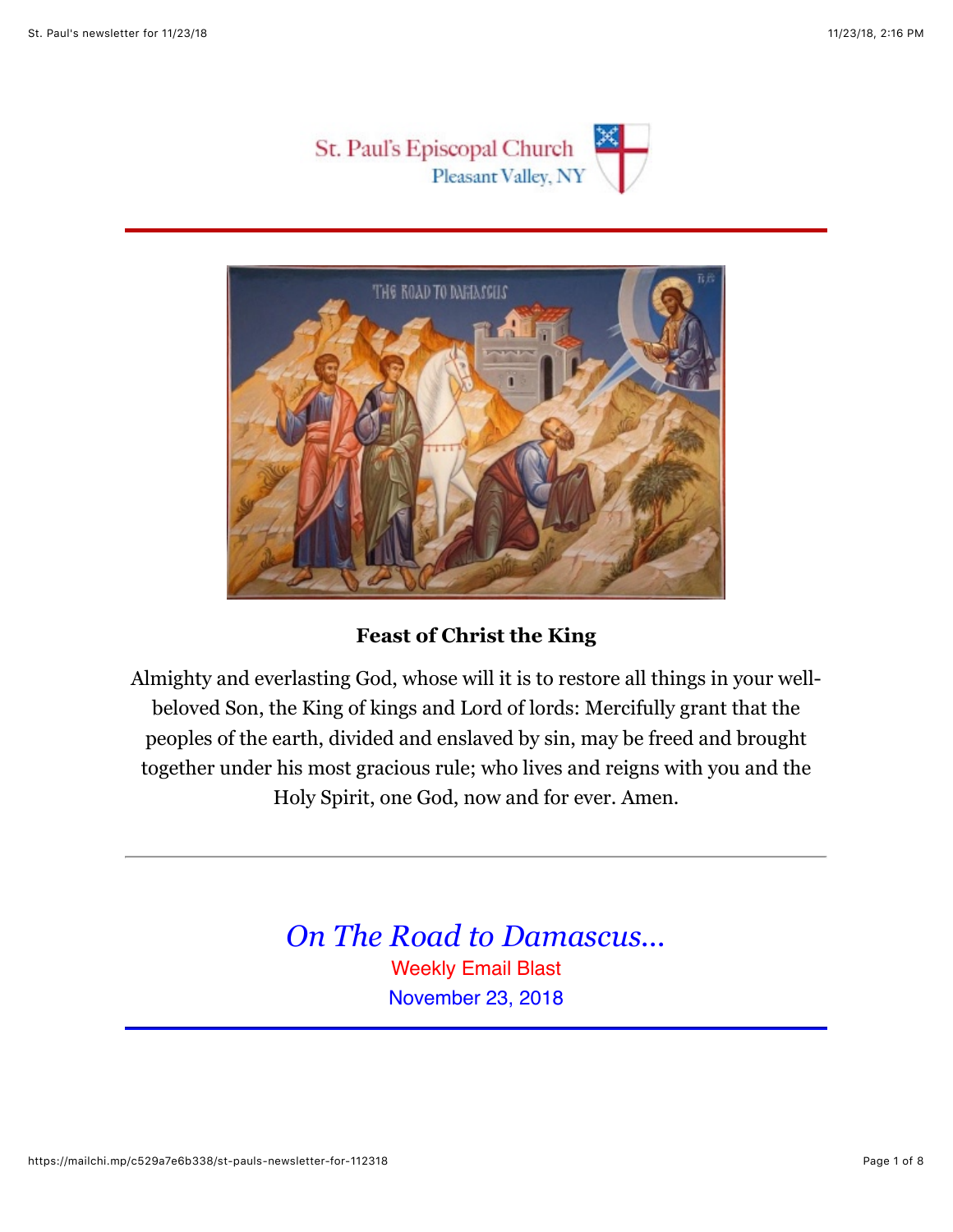

# **For those celebrating Birthdays & Anniversaries:**

Janet McCanlis



A heartfelt THANK YOU to all who helped with the reception following Barb Rawls funeral on Monday. It was truly a feast befitting the Queen of the Kitchen. -- Linda Harris and Nancy Adams

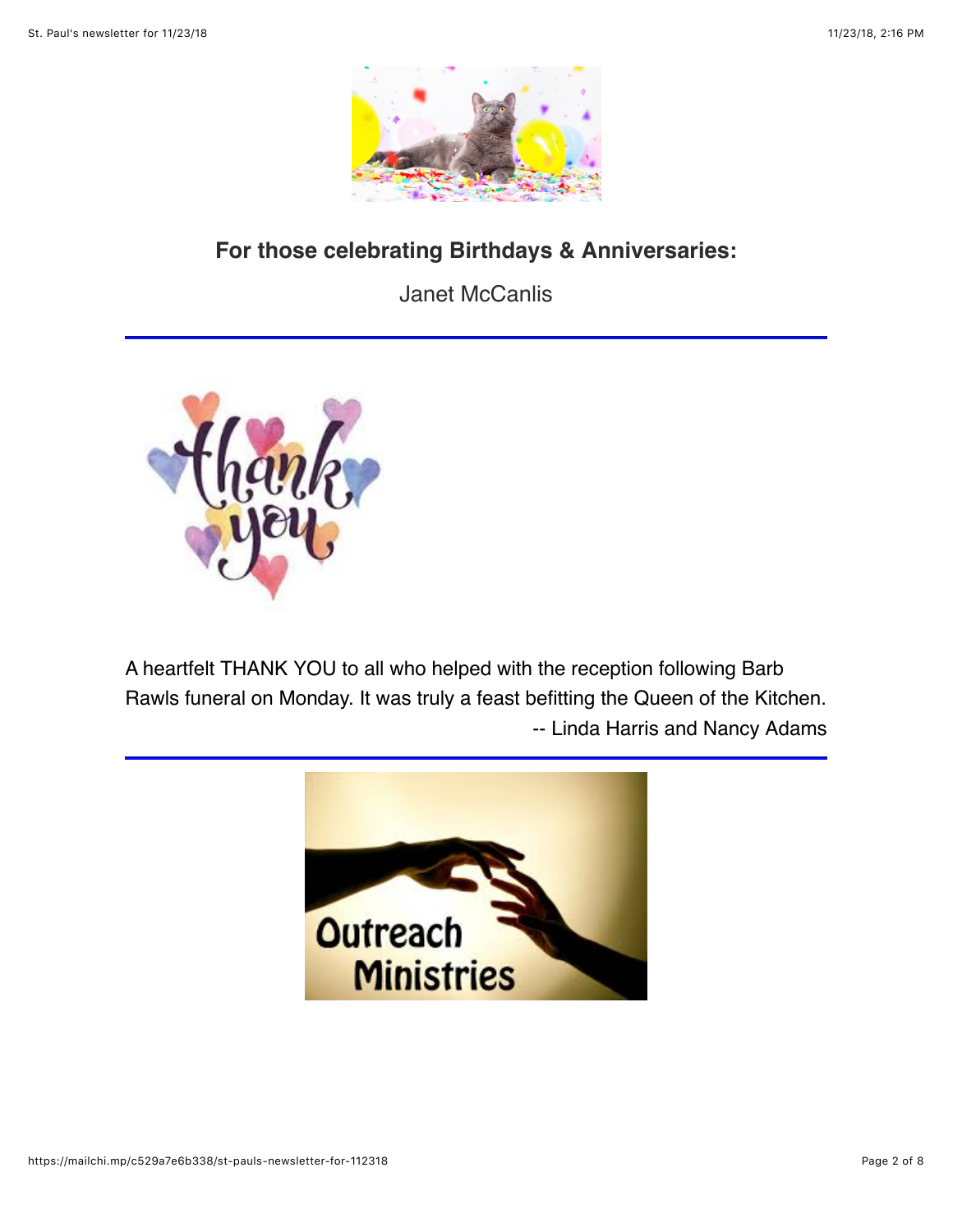

#### **Rural and Migrant Ministry**

Every year St. Paul's participates with the RMM gift store by donating unwrapped Christmas gifts. These gifts are made available to parents and guardians to shop with very reduced prices for their children- all within the context of a festive dinner celebrating the farmworkers and their families. Let's do our part again this year with donations of new & unwrapped gifts, money, and/or your time to organize and deliver our offerings to the RMM office in Poughkeepsie in December. Rejoice!



#### **Renewal Works**

The committee has now met twice since the parish-wide presentation. One overriding thought keeps resurfacing: Are we praying more than we think? Let us all join together on Sunday, December 4th during coffee hour, in small groups, to discuss this topic and see where the Spirit leads us! Everyone invited and welcome!!



## **Coat Drive**

This year's Coat Drive will benefit the PV Ecumenical Food Pantry. Please bring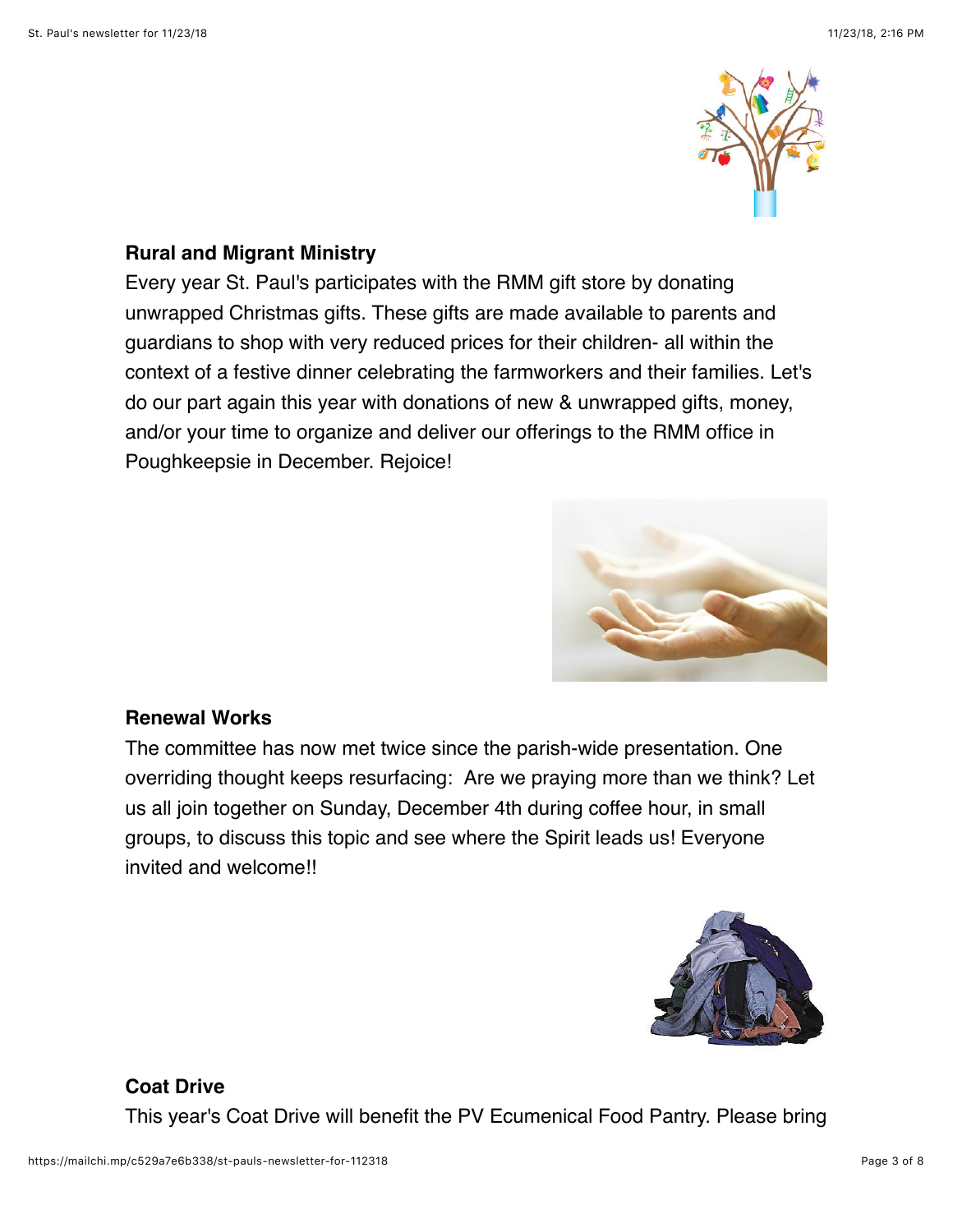coats for donation to the Parish Hall during the month of November AND into December! (Hats, scarves, gloves, and mittens are also welcome.)



**Festival of Lights**

[https://www.pvfol.com](https://www.pvfol.com/)

**Saturday, December 1st**

\*\*highlights\*\* 2:00-3:30pm Cookie decorating in Parish Hall *(Volunteers needed to run tables and for cleanup. Please contact Nancy Adams or Barb Haight.)*

5:30pm Parade Lineup

# **Youth Ministry (CONNECT) Sunday, December 9th**

**12:00 - 2:00 PM**

at Grace Church, Millbrook

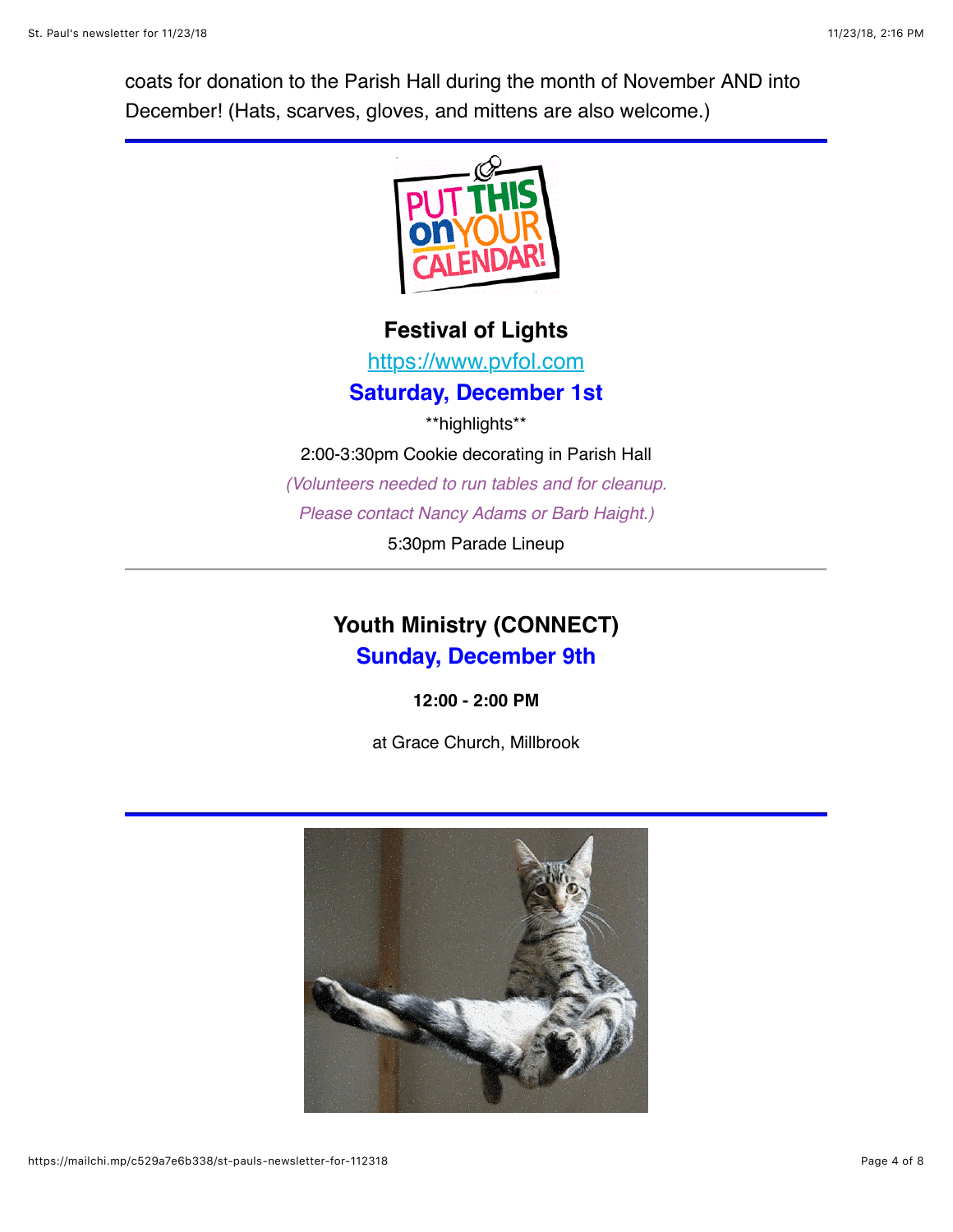#### **\*\*\* REMINDERS \*\*\***

#### *Adams Gift Cards: Year-Round Fundraising*

Available at both Sunday morning services. Please see Debby, Ginny, or Marilyn. St. Paul's receives 10% of the card value bought through our church. If you shop at Adams or give gift cards as gifts, our ministries benefit from this fundraiser. Thank You!

#### *Communications*

If you use Facebook, please like & follow the [St. Paul's page](https://www.facebook.com/stpaulspleasantvalley/?ref=bookmarks). Also, please invite people you know who may be interested in the mission and outreach ministries at St. Paul's. Let's get the WORD out!

## *Weekly Ministry Schedule*

First Wednesdays:

**1:00 PM** Holy Eucharist - Rite II w/prayers for healing - ADA Access

#### **6:45 PM Ecumenical Food Pantry**

PV United Methodist Church, Volunteers Welcome!

All other Wednesdays:

**1:00-2:30 PM Bible Study**: Sepe Room, Parish Hall

Fridays:

**6:00 PM**: Evening Prayer in the Church

Sundays:

**9:45 AM** Sunday School

**11:30 AM - 12:00 PM** Adult Ed: Sepe Room, Parish Hall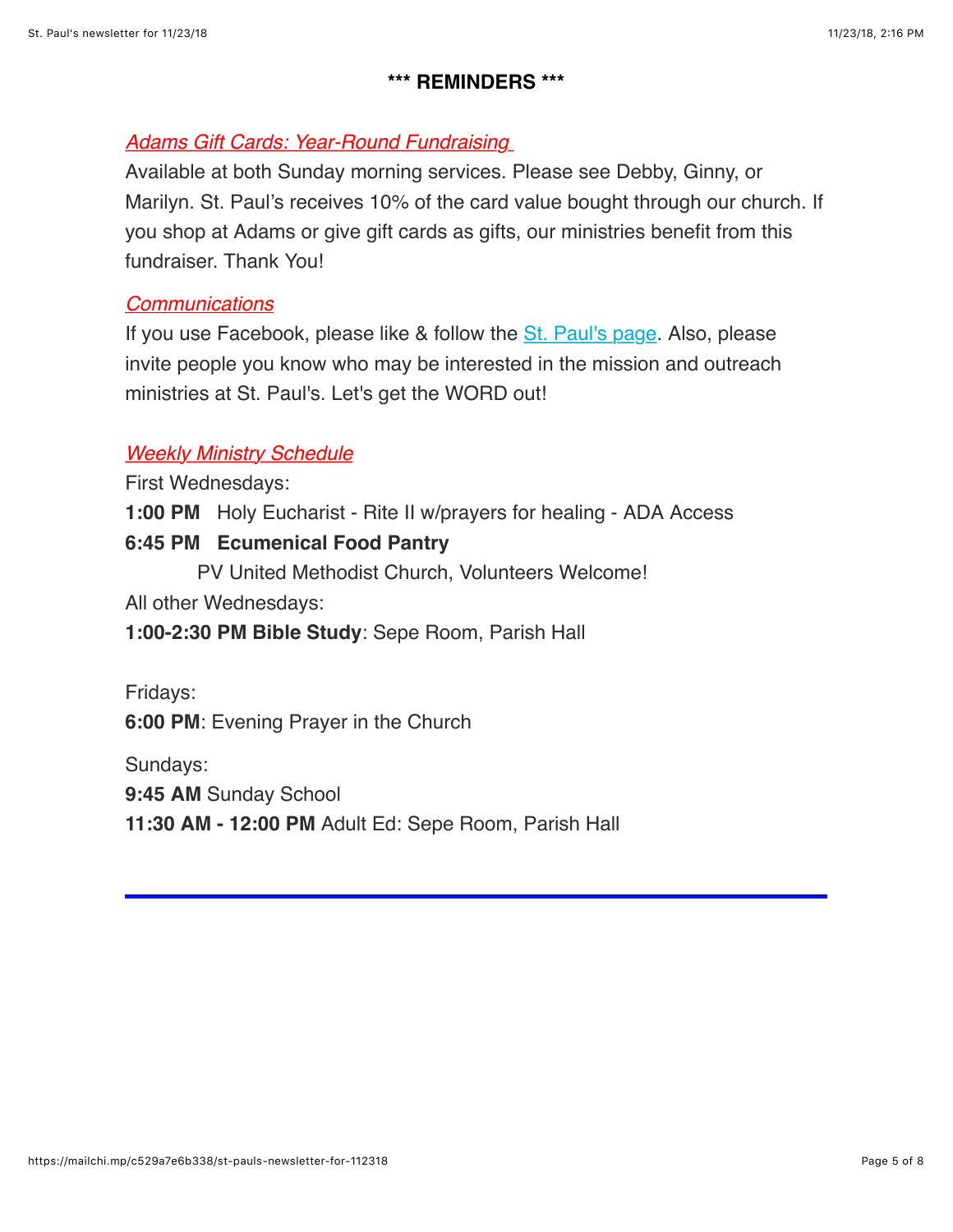

**First Wednesday**: **1:00 PM** HE-RT II w/prayers for healing **ADA Access**

**6:45 PM - Ecumenical Food Pantry** PV United Methodist Church - **Volunteers Welcome!**

**2nd-5th Wednesdays: Bible Study 1:00-2:30 PM** *-* Sepe Room, Parish Hall

**Fridays: Evening Prayer 6:00 PM** - in the Church

**Sundays: Adult Education 11:30 AM** - Sepe Room, Parish Hall

## **Pastoral Care**

**The Rev. Megan E. Sanders, Rector** [mothersanders@gmail.com](mailto:mothersanders@gmail.com) - cell: 917.751.9568

Rector's Office Hours may vary from week to week based on the pastoral needs of our parish community. Mother Megan will be in the office weekly and available for walk-ins from 10:00 AM - 1:00 PM on Wednesdays, unless noted otherwise in our weekly parish email: *On the Road to Damascus*. Her Sabbath time is Thursday/Friday.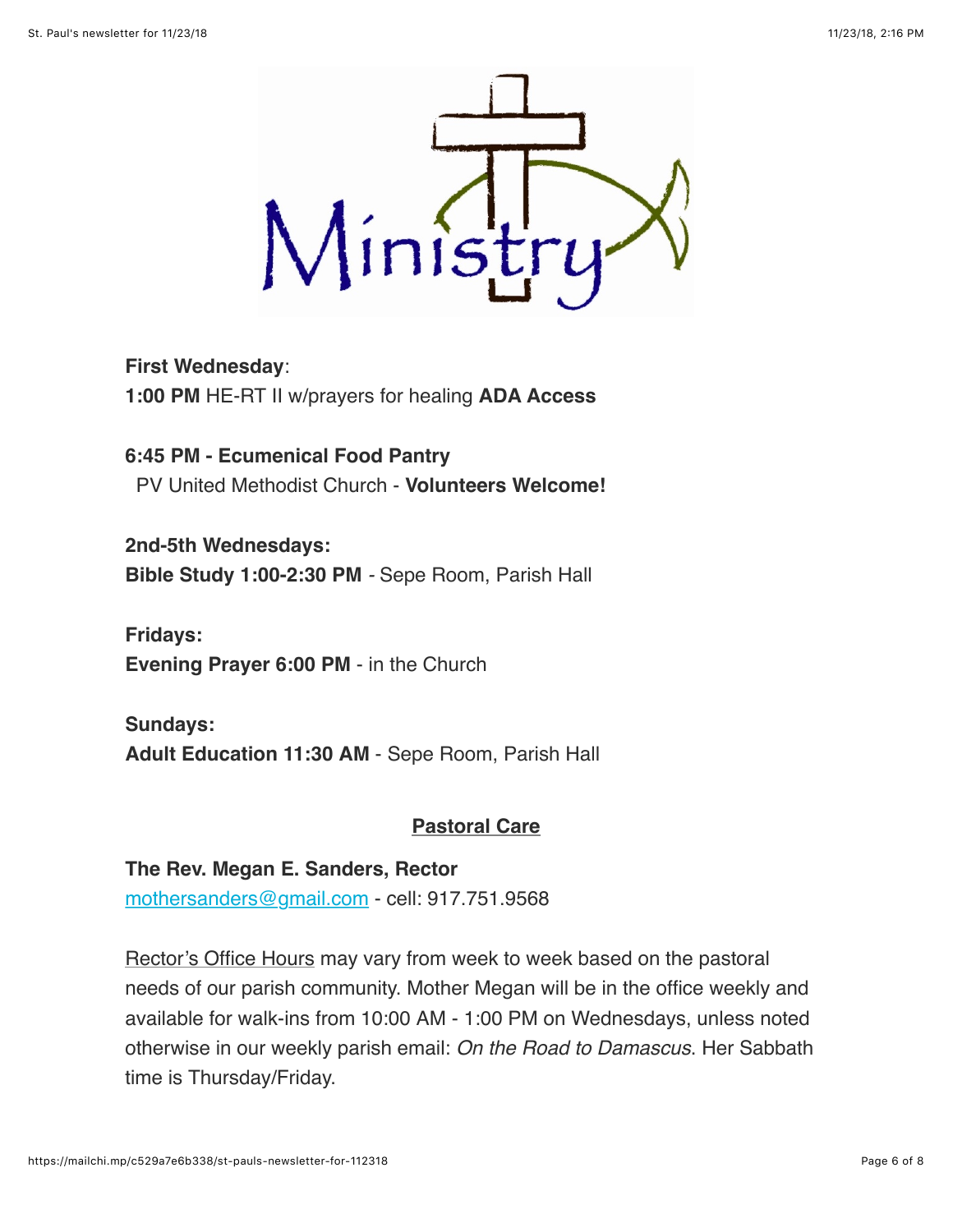#### **In case of Pastoral Emergency:**

Please call the Rector on her cell phone: 917-751-9568. Please no text messages - hearing your voice is important.

On Thu/Fri, and when the Rector is away, you may contact one of the wardens: Roger Tumbarello: 845-635-1220 Nancy Adams: 845-635-1448 They will be able to contact the Rector or the priest covering pastoral emergencies if she is away.

Stay connected through our Parish Website ([www.stpaulspv.org\)](http://www.stpaulspv.org/), parish weekly email (email stpaulspy@gmail.com to sign up), and on Sundays with bulletin announcements.

# *St. Paul's Episcopal Church Where Everyone is Always Invited! --God Bless You.*



Are you enjoying the newsletter, On The Road to Damascus? Do you have suggestions? Is there someone else you think might like to receive a copy? To subscribe simply send an email to stpaulspy@gmail.com with the name and email address you want added. Help us spread the Word.

Do you have an announcement you would like included in this newsletter? Send and email to stpaulspy@gmail.com with the details. It's that easy!

KEEP IN TOUCH!